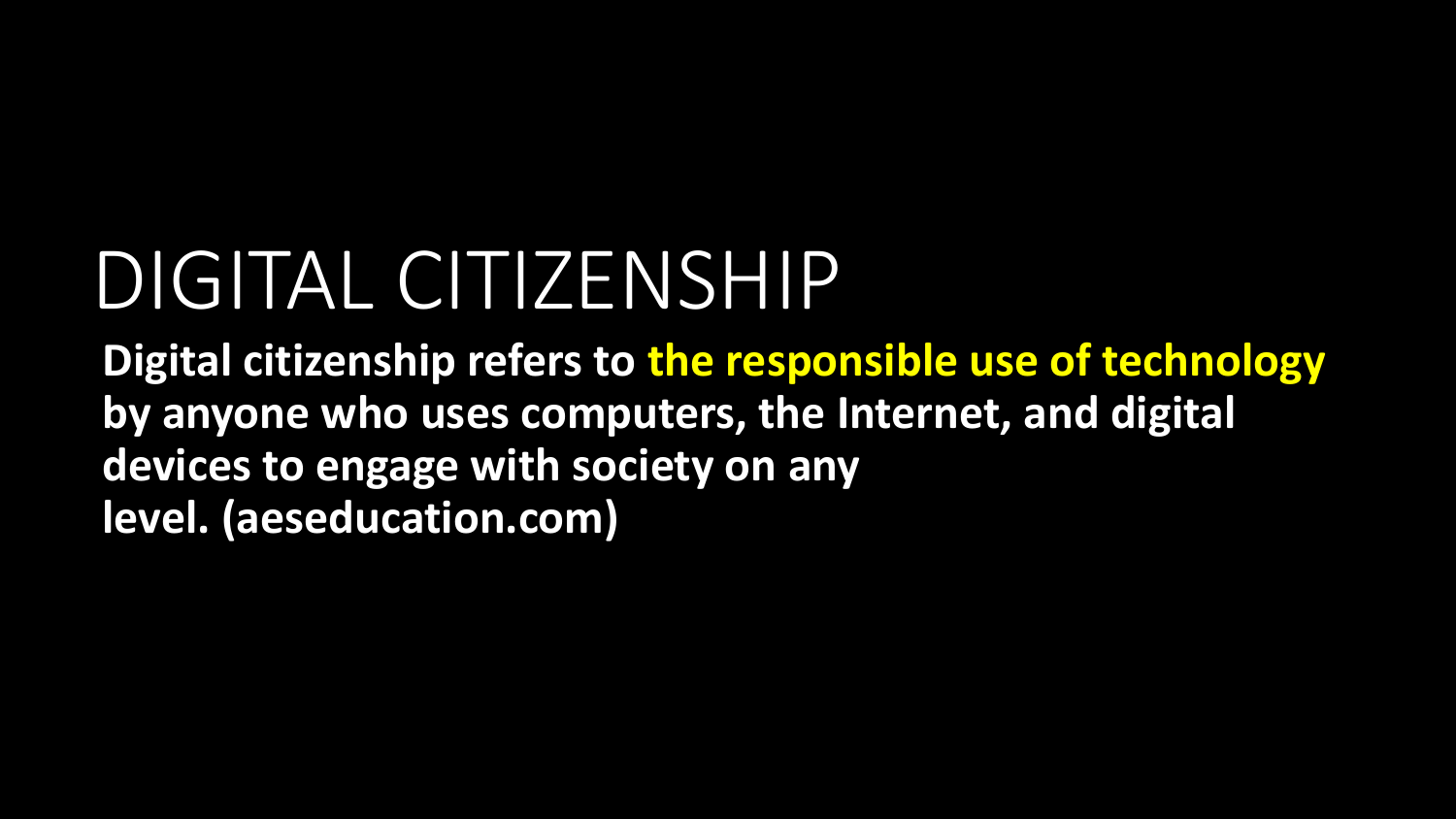

# Who has a digital footprint?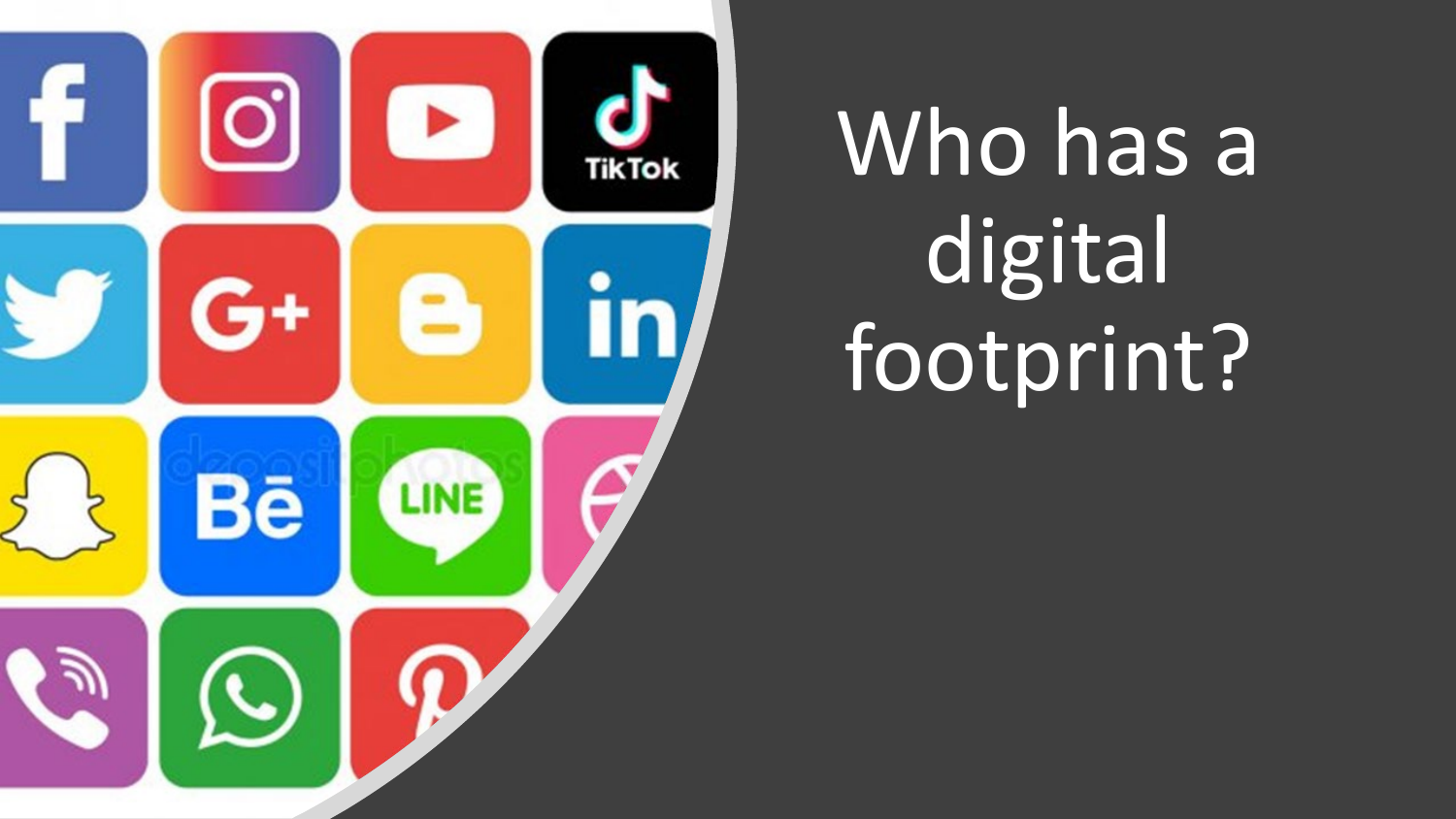

Who has a digital footprint?

**EVERYBODY STAND UP** 

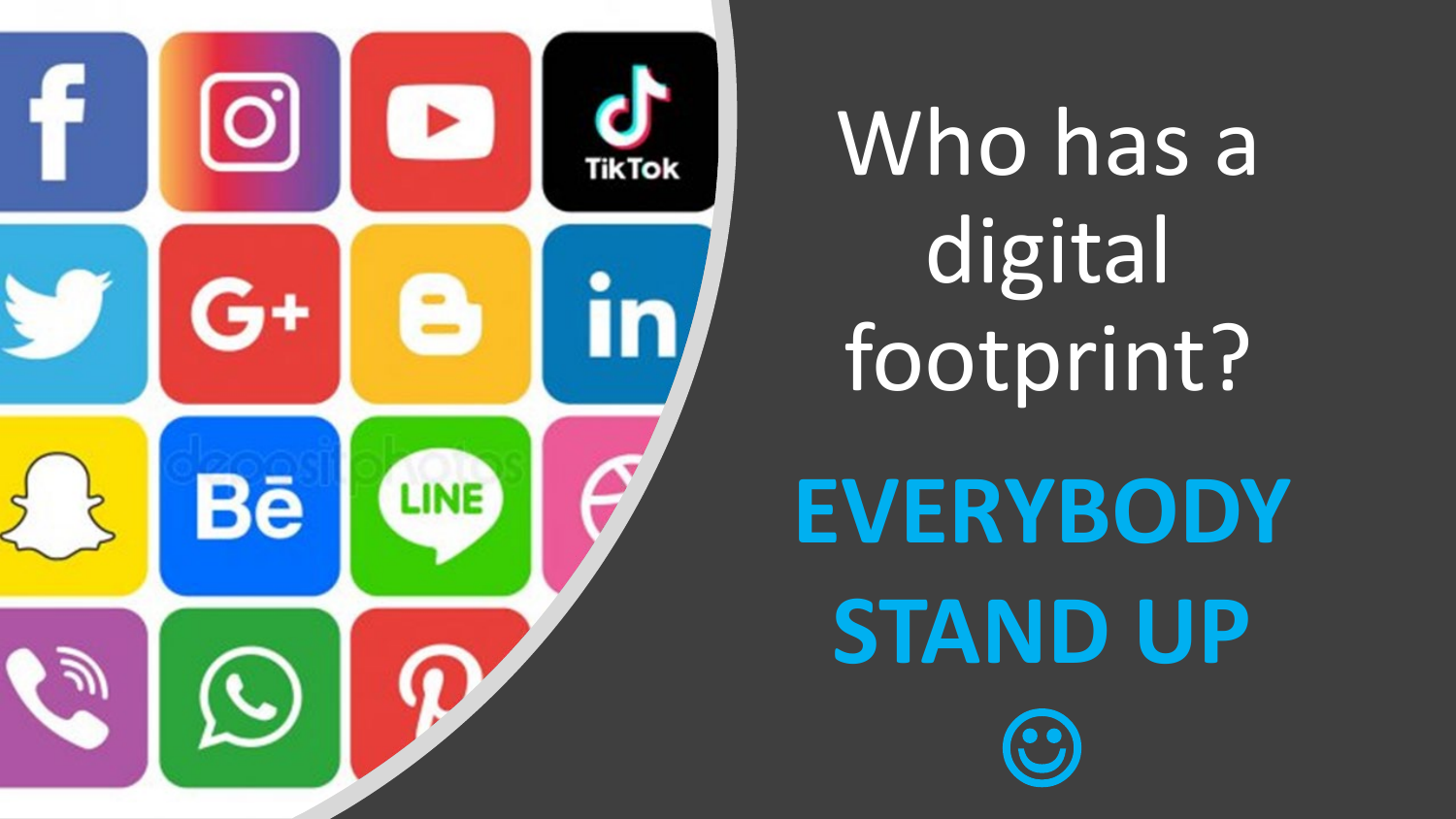## WHY SHOULD I LISTEN TO YOU MR. PARNELL?????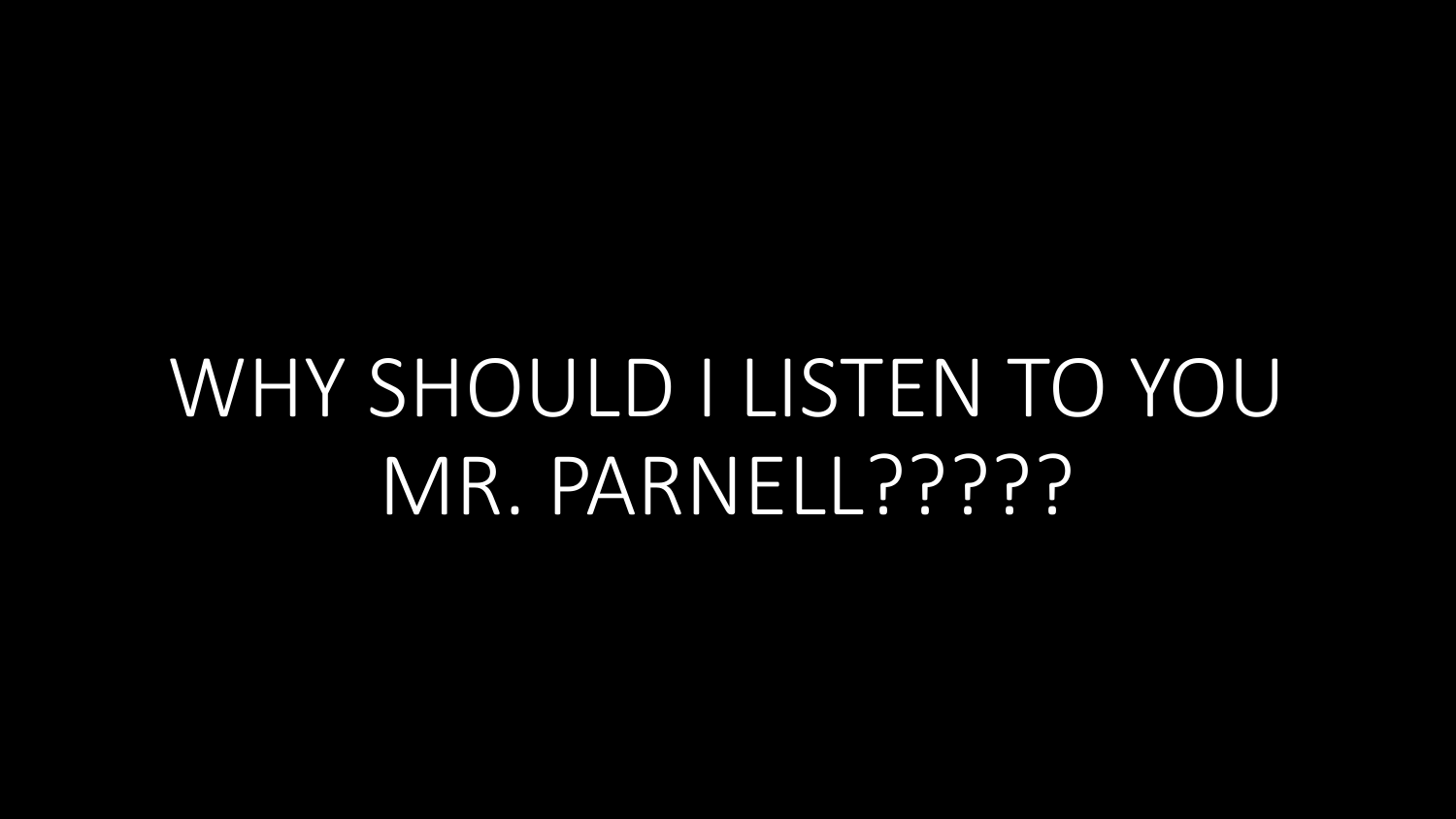# WHY SHOULD I LISTEN TO YOU MR. PARNELL?????

Relationships – Jobs – Hobbies …… anything in the future that you may not even know about at this point in time  $\rightarrow$  all impacted by your use of technology!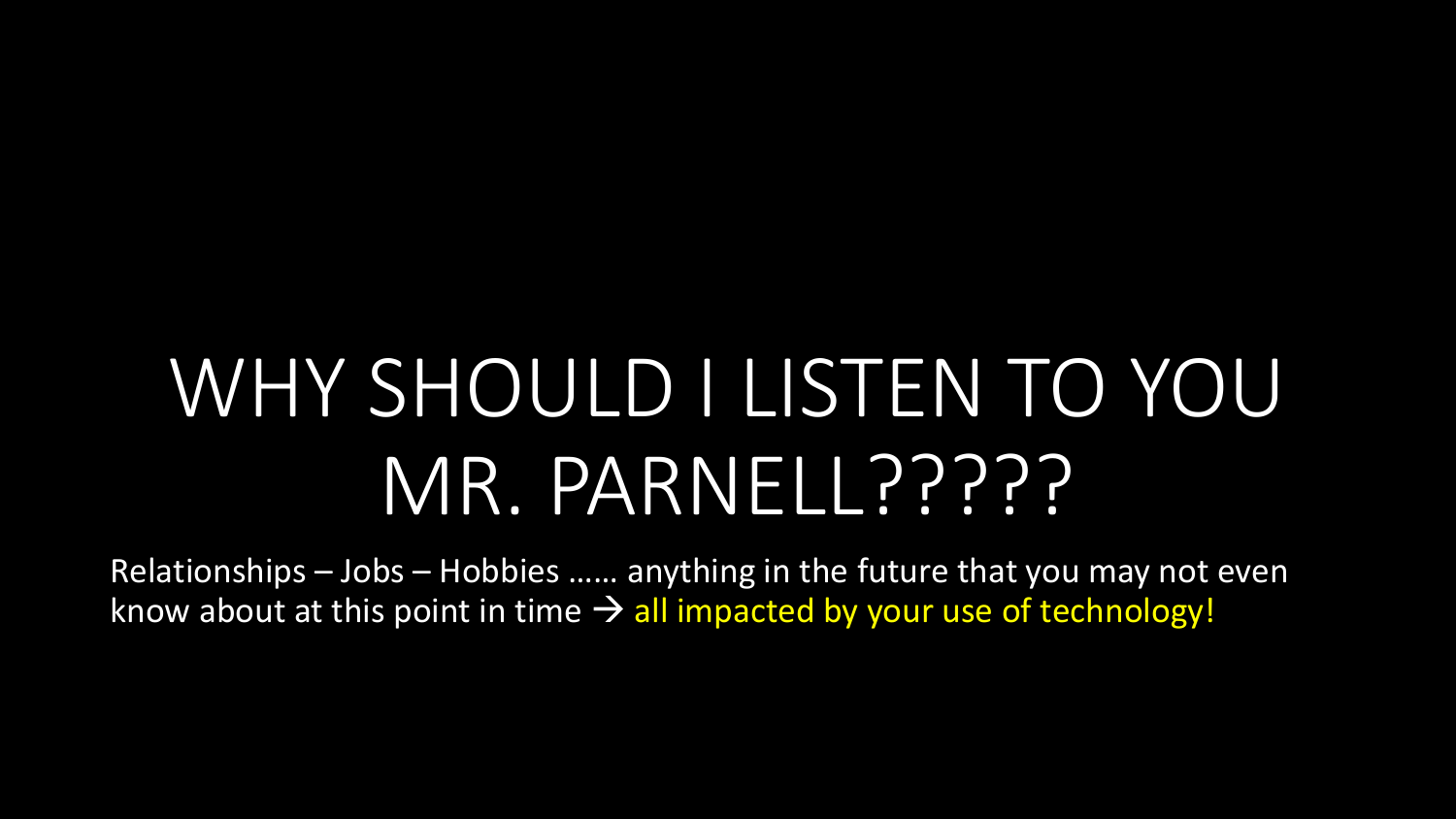

## College Recruiting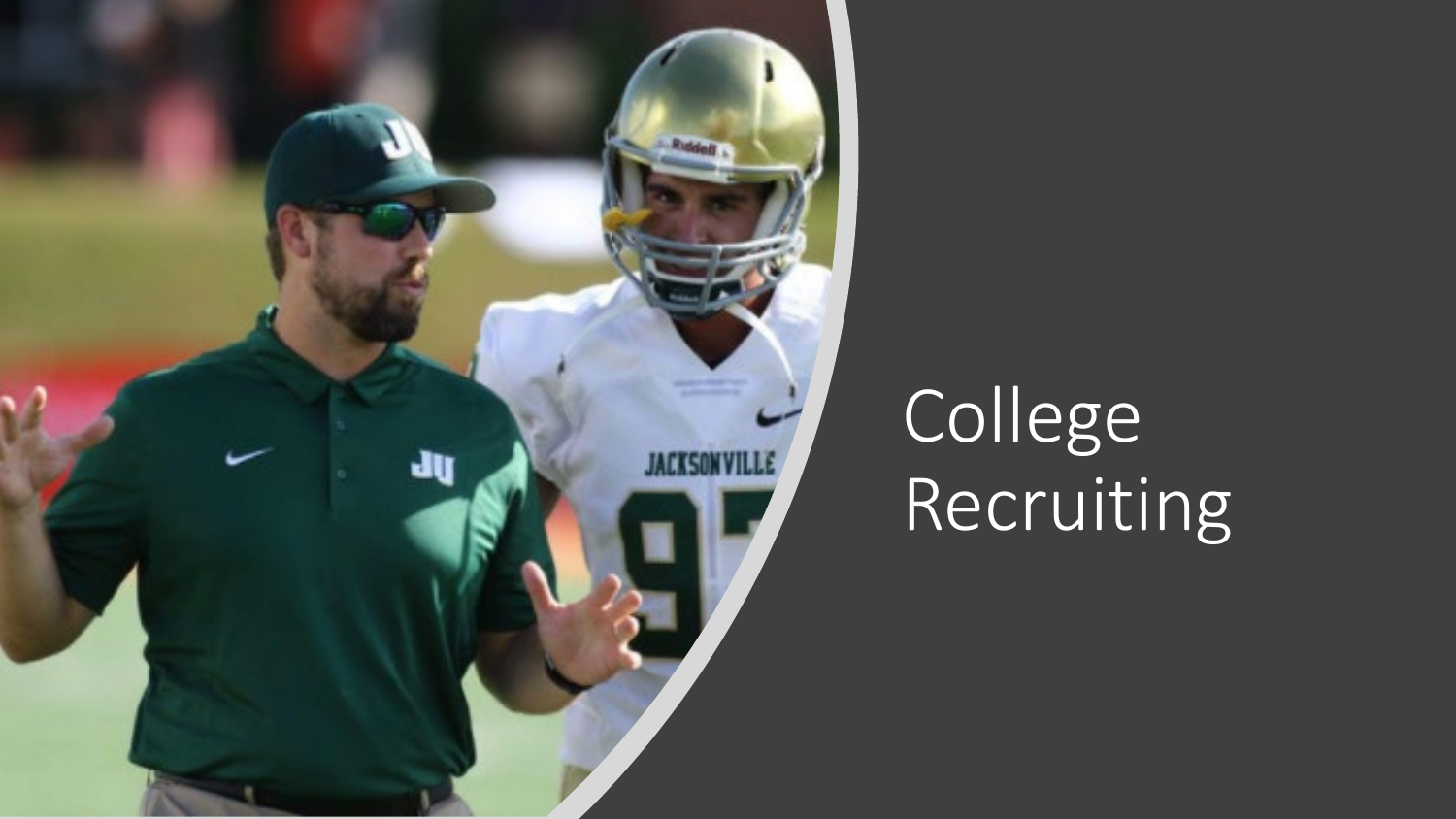### I WOULD LOOK AT ALL OF THESE!!!!

& then make a story in my head about the person….. Does this confirm or deny what I already know about them???

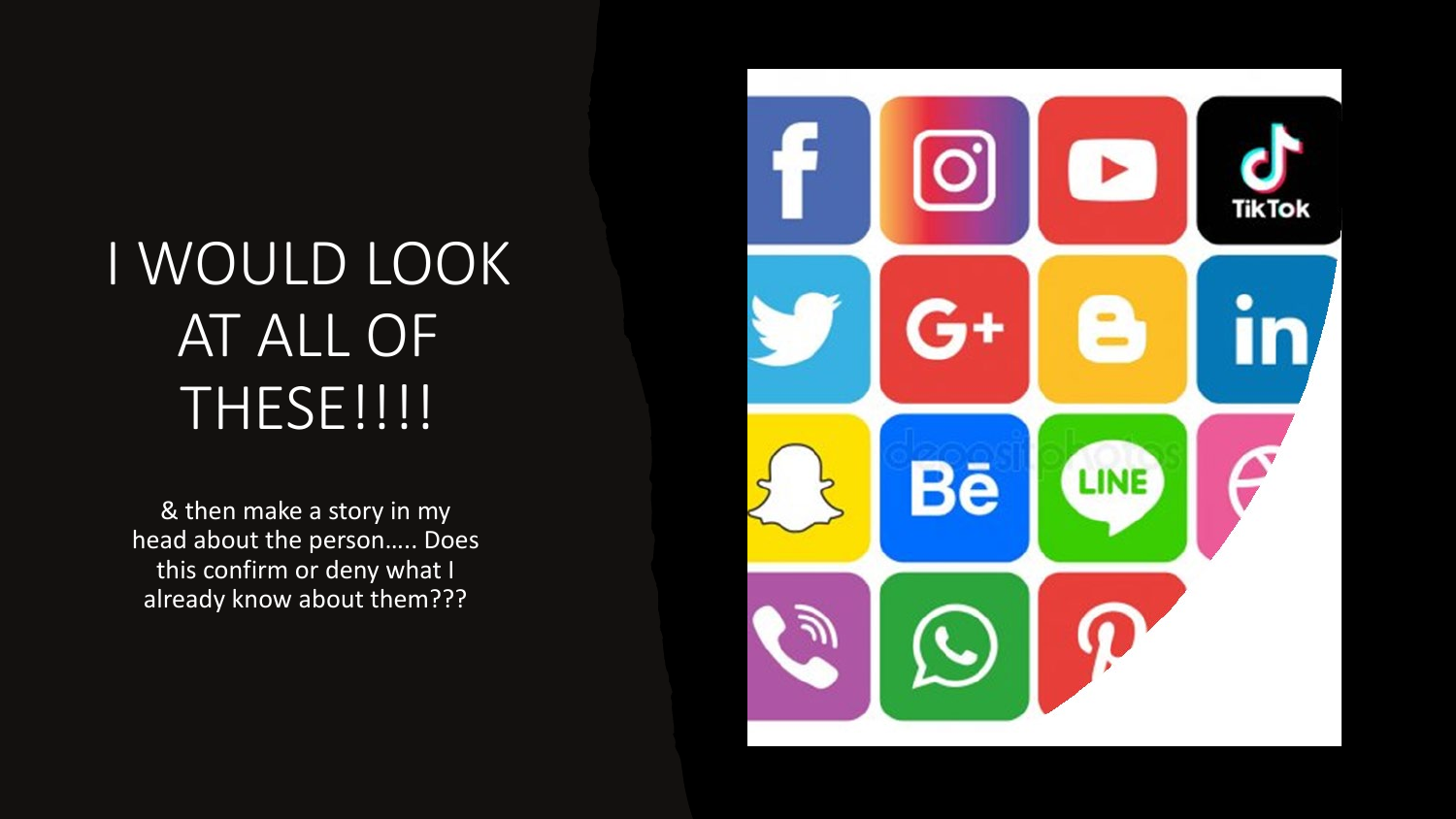### **FACTS to remember**

•77% of employers google their applicants before hiring someone. (Monster.com)

•"68% of college admissions officials say it is 'fair game' to review applicants' social media platforms… to help them decide who gets in." (Insider Higher Ed)

•"More than 25 percent of admissions counselors admitted to looking up applicants' social media accounts." (ParentMap)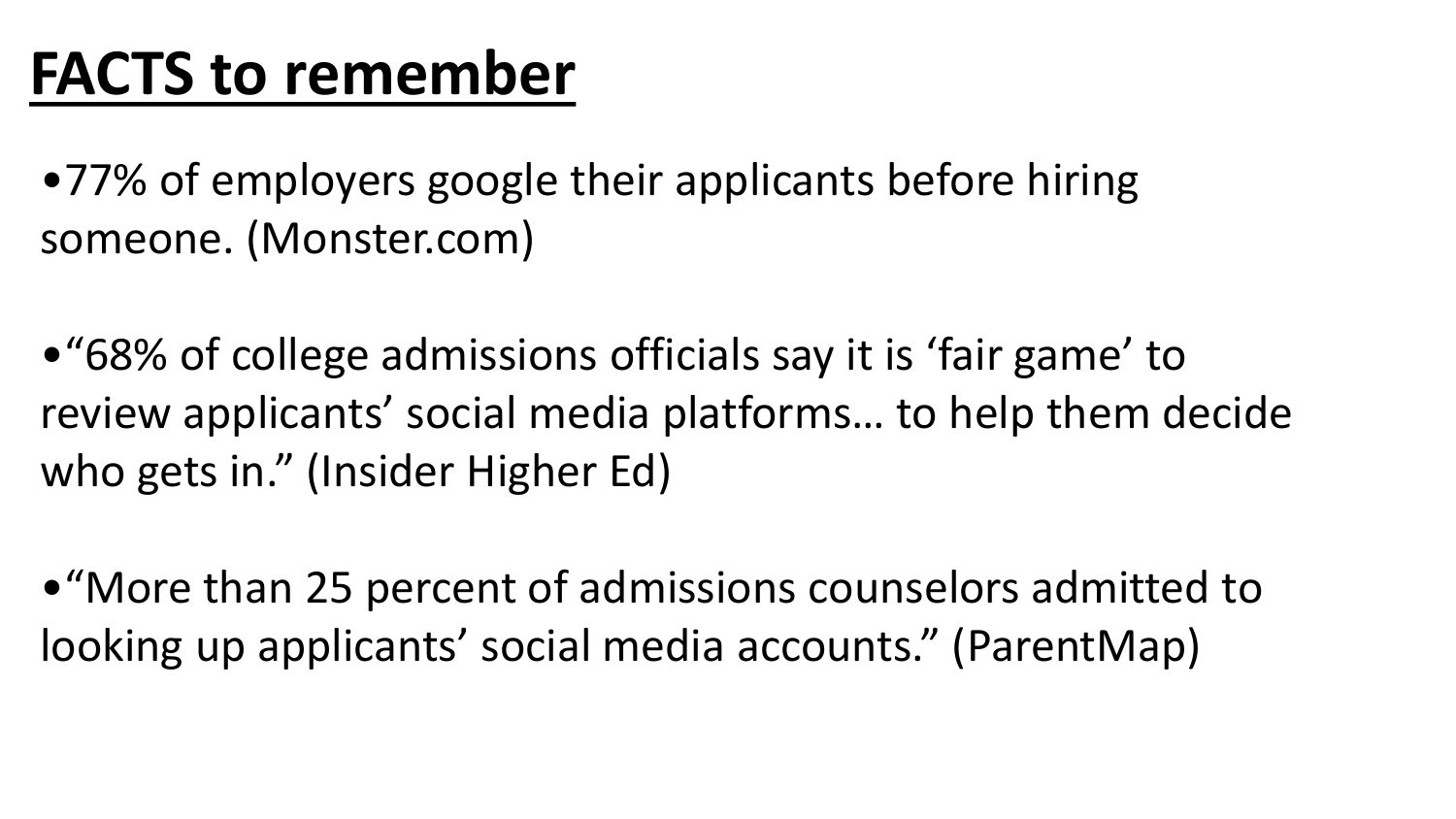### **FACTS to remember**

WHAT YOU POST IS IMPORTANT  $\rightarrow$  PEOPLE WILL SEE IT.

#### NOT ONLY DO THEY SEE IT BUT THEY CREATE A STORY ABOUT YOU BASED ON WHAT THEY SEE!

Anytime there is not 2-way communication  $-$  people create their own story about what is happening... Sometimes good but most of the time it is a negative perspective.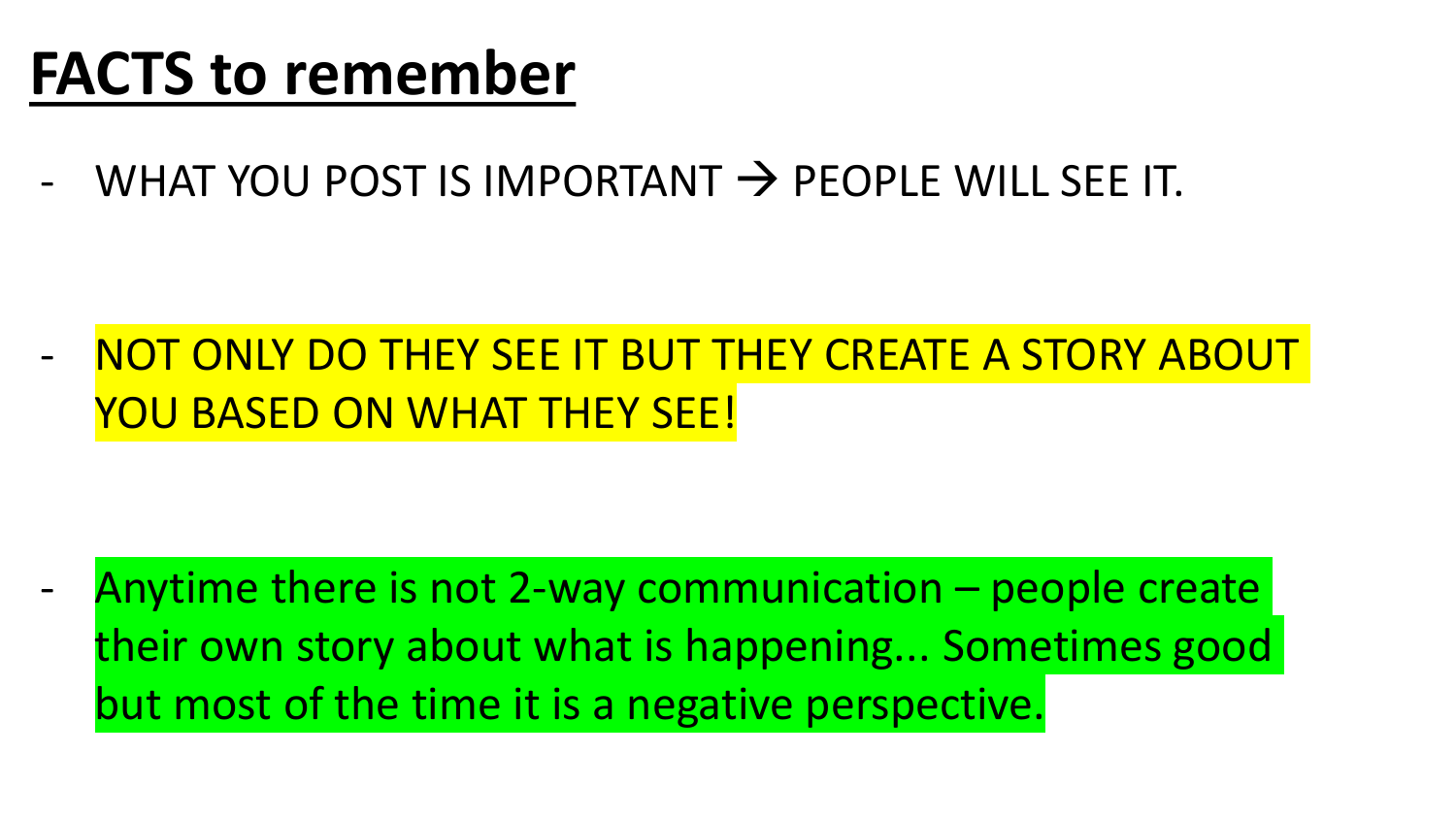## **Digital Citizen Tips**



Would you ever turn in a resume or cover letter without proofreading it? NO! The internet is your resume…AMPLIFIED. Proofread it!

You don't get a chance to defend or clarify what other people see online, so before posting, ask yourself, "how could this be perceived?"

People can screenshot literally ANYTHING now days! So think before posting! ALWAYS!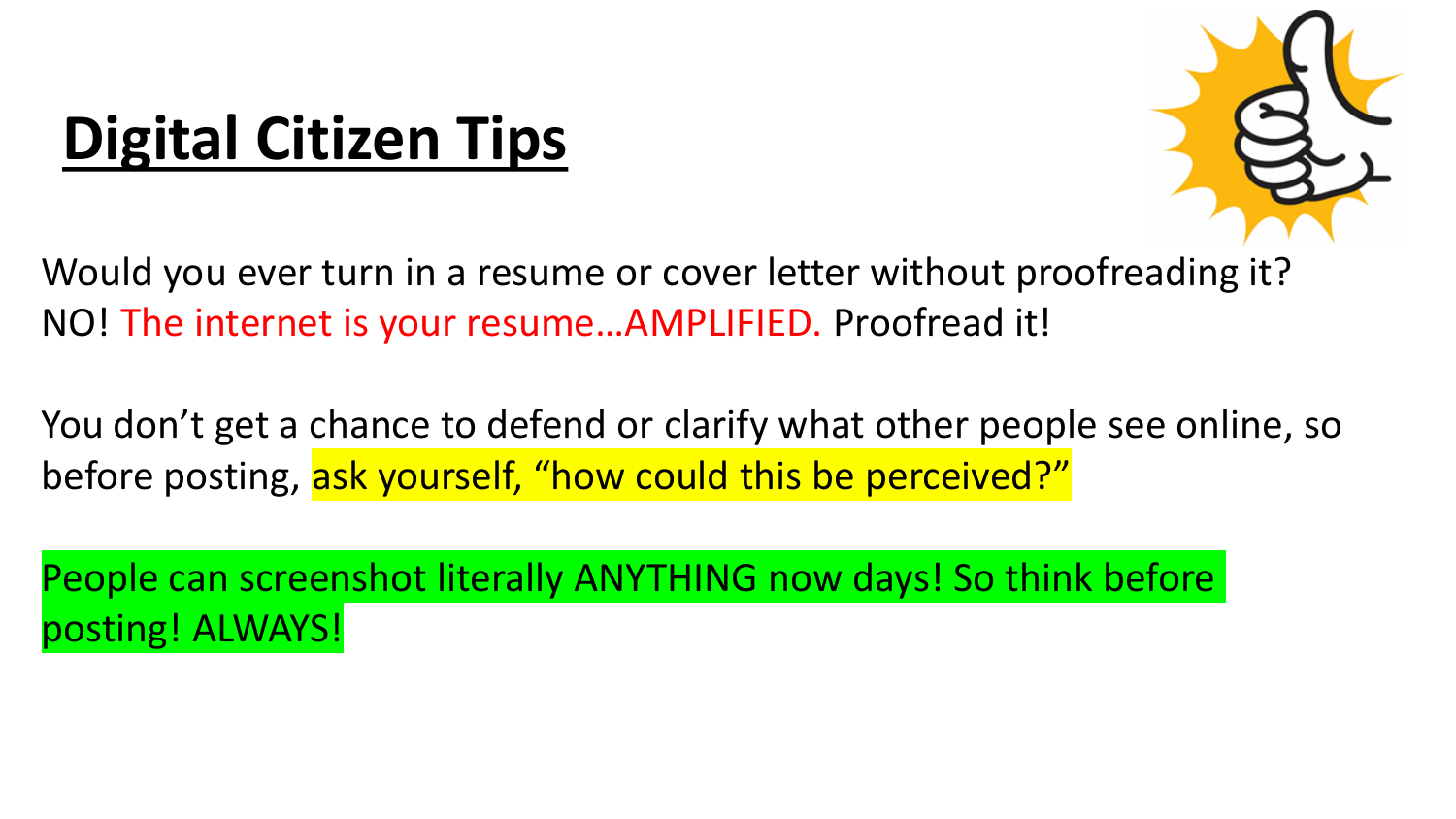### Digital Citizenship Tips (cont)

•Plagiarism kills. Don't steal. Period.

#### •THE GOLDEN RULE

•Branding. Think about your future and create the social media image of who you want to become.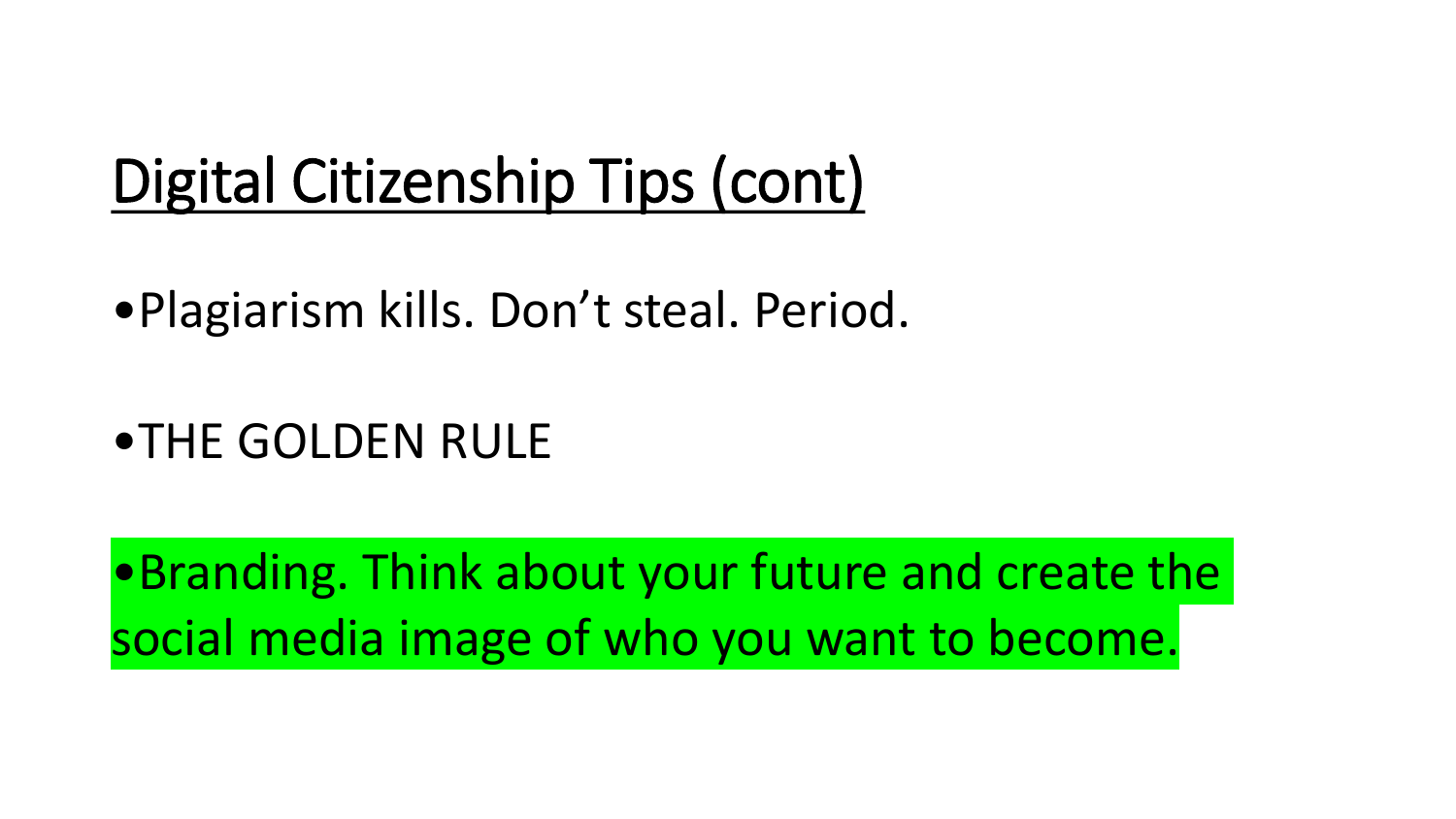## PRIVACY AND SECURITY

In 2018, 65% of adults had experienced a breach of their digital information (2019 Thales Data Threat Report)

Questions to ask yourself:

- **Are your profiles set to private?** > Set them to private so not just anyone can see your profile
	- Default or by Design the message that you send to the world.... You dictate who sees what!
- **Set them to private but also who knows your passwords? When was the last time you changed your password?** Change your passwords!!!!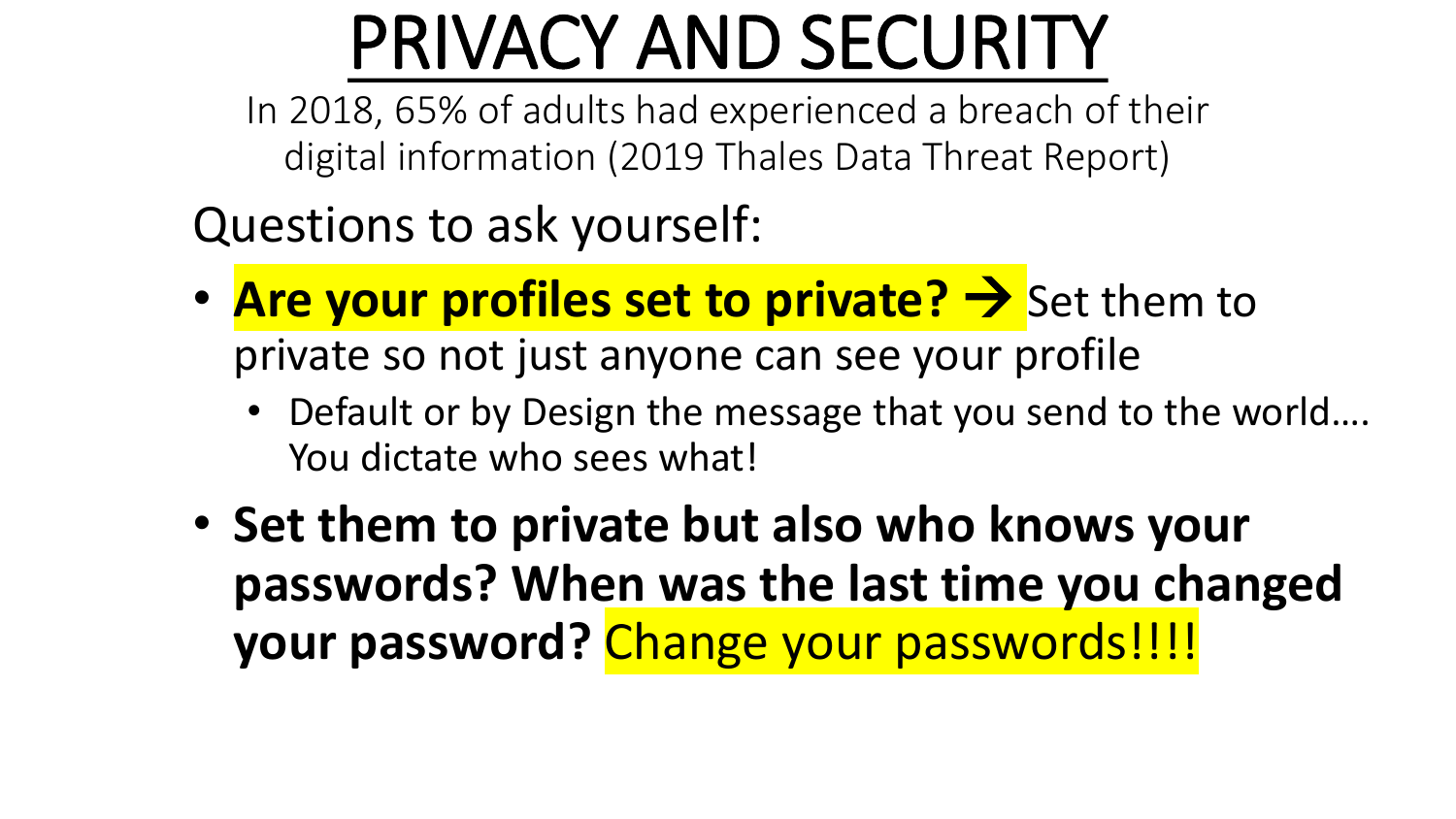#### Questions to ask yourself (cont.)

- **Have you ever posted anything referencing where you work? Live? Study?** Archive those posts if you aren't comfortable with a stranger seeing that info
- **Do you use the same login (gmail/facebook) for all your social media log ins? If you do it makes it much easier for your information to be tracked.**  $\rightarrow$  Consider unlinking your social media accounts
- You might be totally fine with your information being out there, but it is important to be aware of the risks!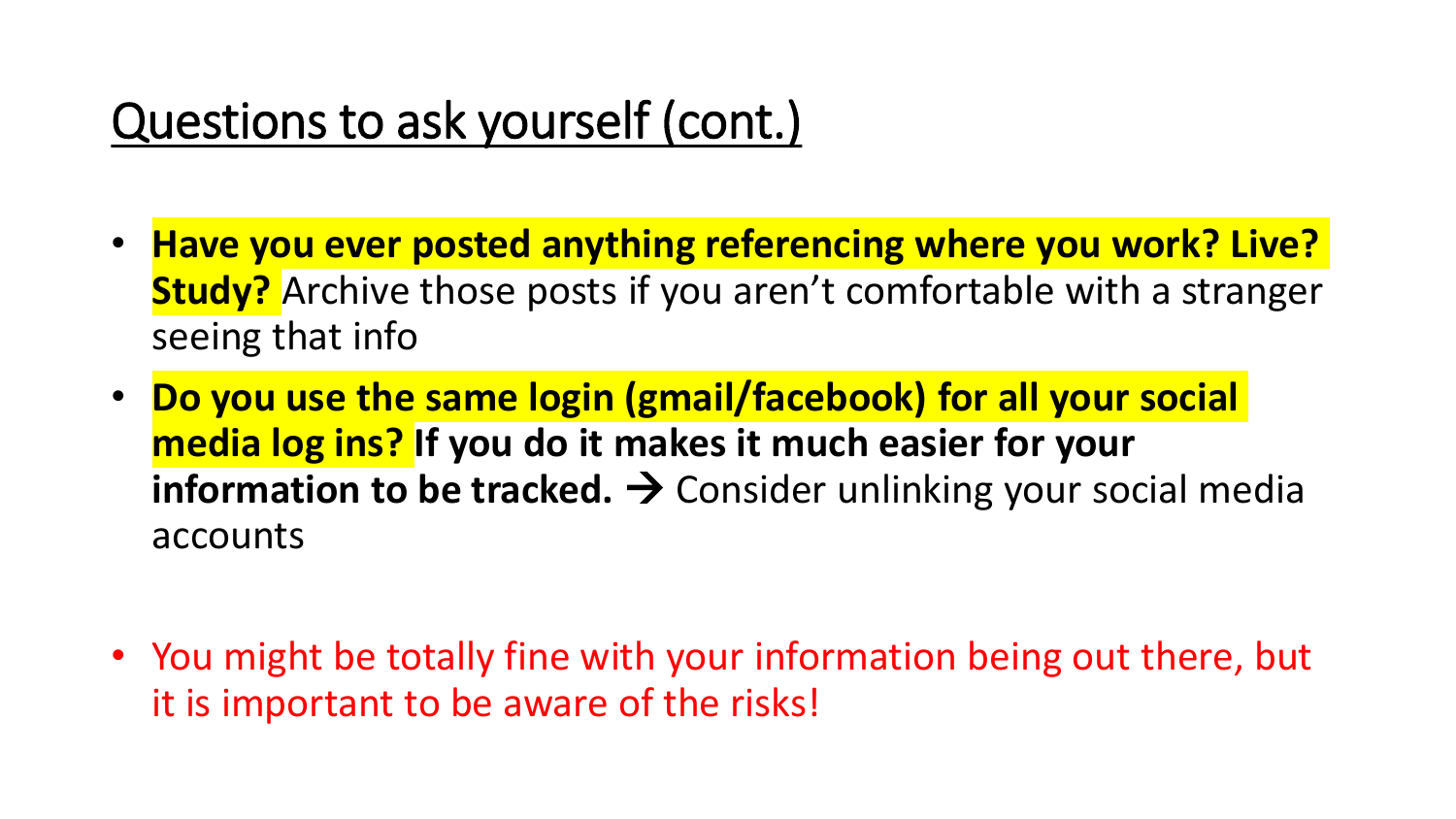#### DIGITAL CITIZENSHIP AND SCHOOL/EMPLOYMENT

Turn to a neighbor, try to brainstorm as many celebrities as possible that have been "canceled" due to something that they have posted online. I will give you 30 seconds.

Hint: it's a lot.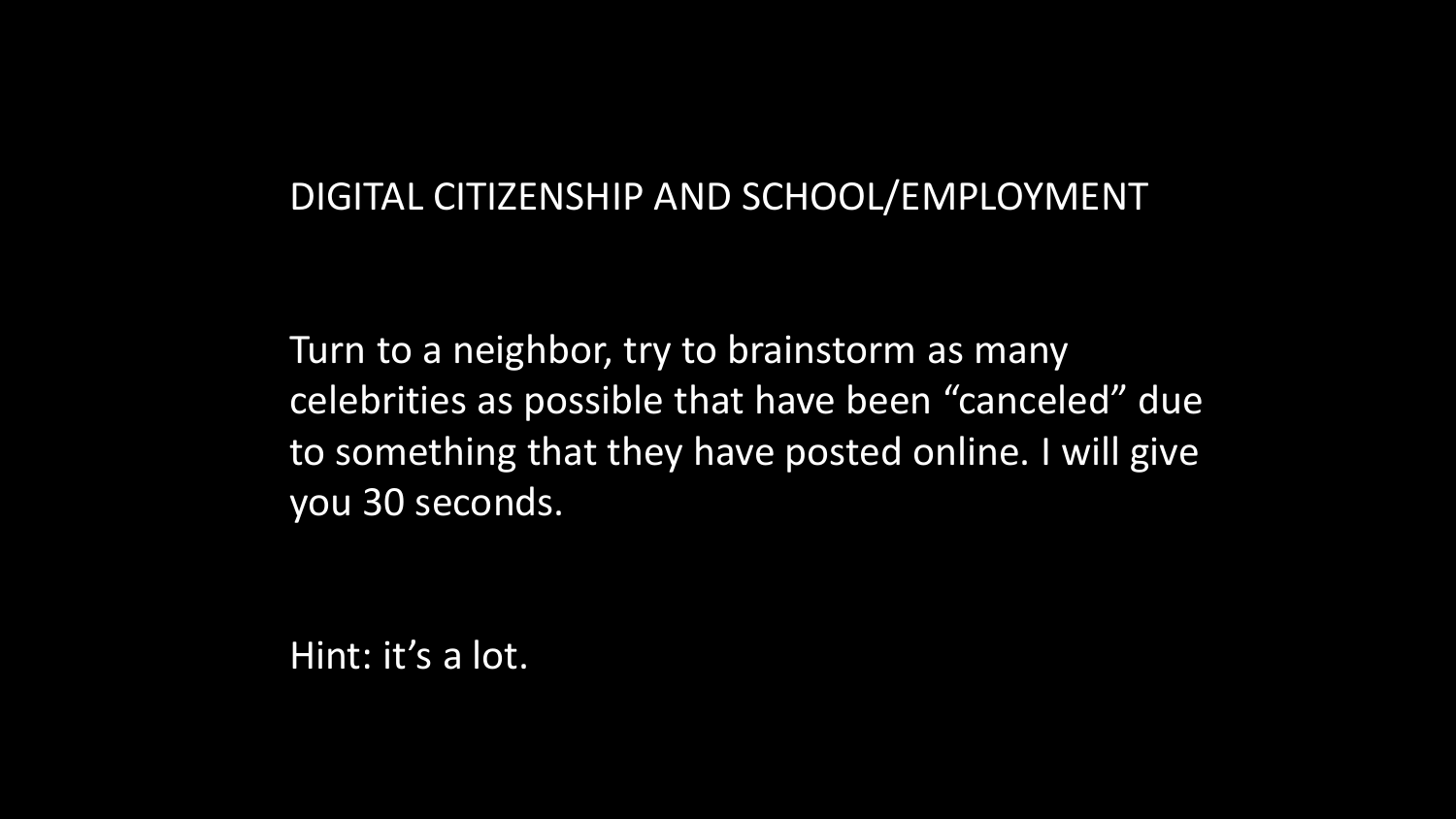

# Who has a digital footprint?

# **USE IT WISELY! Default or Design!**